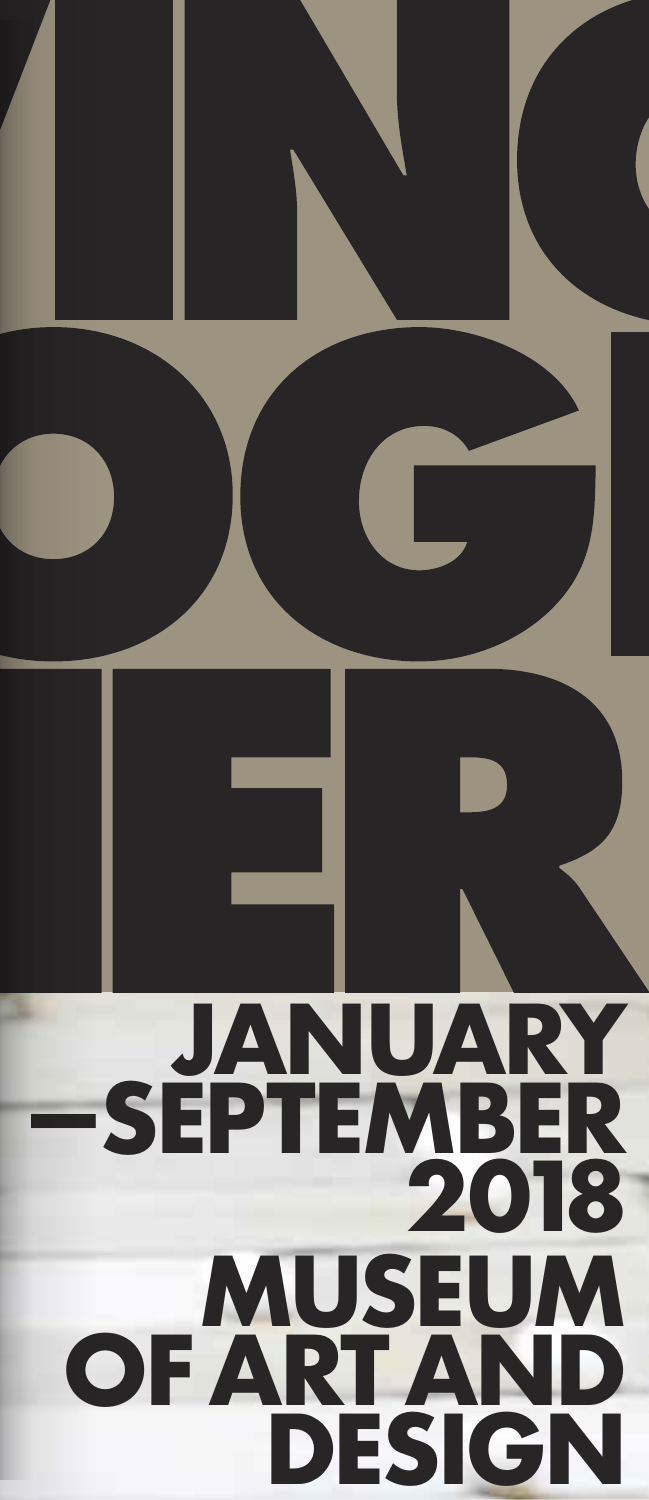# JANUARY -SEPTEMBER 2018 **MIAMI MUSEUM** OF ART AND DADE **COLLEGE** DESIGN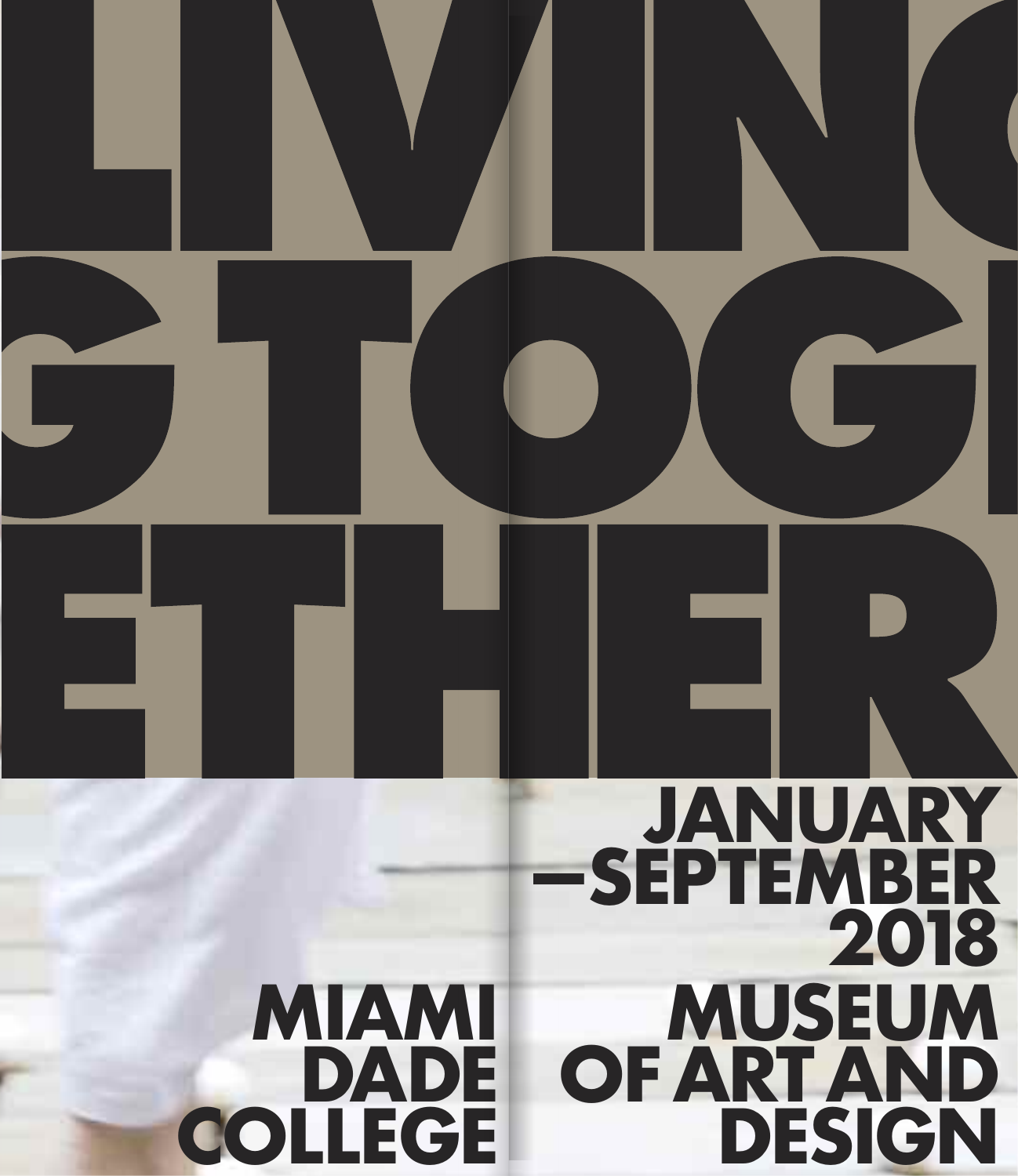# **M I A M I DAD E COL L EGE**

 $\sum_{i=1}^{n}$ 

 $\overline{\mathbf{A}}$ 

PTOC

ET HE

# **MUSEUM O F A RT A N D D E S I G N J A N U A RY — S EPT E M B E R 2018**